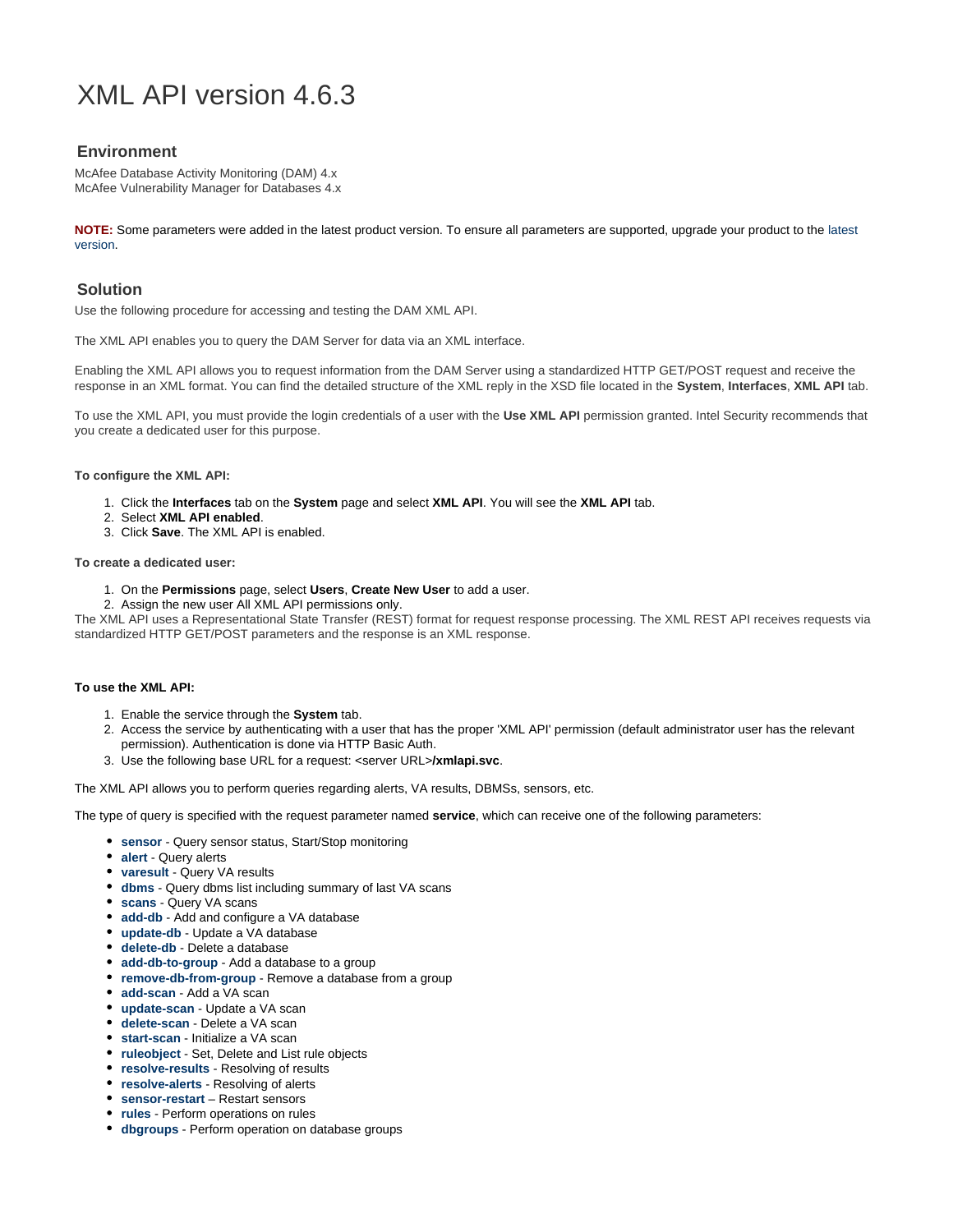To test the XML API, a simple browser request can be used. For example, to get a list of sensors and their current state, issue the following request in a browser (replace localhost with relevant domain name or IP address):

#### **<https://localhost:8443/xmlapi.svc?service=sensor>**

Each service supports a set of parameters that can be used to limit the request. For example, the **alert** service supports the **HH\$TimeBackPerio d** parameter, which specifies the time back in milliseconds that an alert was executed at. For example, to get all alerts from the last five minutes, issue the following request:

#### **[https://127.0.0.1:8443/xmlapi.svc?service=alert&HH\\$TimeBackPeriod=300000](https://127.0.0.1:8443/xmlapi.svc?service=alert&HH$TimeBackPeriod=300000)**

# **List of supported request parameters**

## <span id="page-1-0"></span>**Sensor request parameters:**

| <b>Description</b> | Usage A - Retrieves Sensors information. The parameters are used to filter which sensors to list.             |  |
|--------------------|---------------------------------------------------------------------------------------------------------------|--|
|                    | Usage B - start/stop monitoring database .- Once "action" parameter is provided with values: start-db,stop-db |  |
| <b>Permission</b>  | SENSOR XML API                                                                                                |  |
| <b>Version</b>     | 4.4.9 or higher                                                                                               |  |

- HH\$Action=list(default), start-db, stop-db
- HH\$Name String
- HH\$Id long
- HH\$Sid String
- HH\$ApprovedBy User id
- HH\$Hostname String
- HH\$Ip String
- HH\$Database Database id
- HH\$Approved CSV Approved status
- HH\$Status CSV CommStatus status
- HH\$Server Server id
- HH\$pageSize long the maximum number of results per call, default = -1 (ALL)
- $\bullet$  HH\$pageNum long the number of the page to return, default = 0
- HH\$Sensor-db-id long (optional) Database-sensor-db This number reflects the connection between sensor and database Notice: you can get this variable value from using the regular "sensor" service.

find the related xml node <database> of your sensor and inside you may find xml node xml <sensor-db-id>

Examples:

Usage A:

Get all the connected sensors:

**[https://127.0.0.1:8443/xmlapi.svc?service=sensor&HH\\$status=ALIVE](https://127.0.0.1:8443/xmlapi.svc?service=sensor&HH$status=ALIVE)**

Usage B:

Start monitoring database:

#### **[https://127.0.0.1:8443/x](https://127.0.0.1:8443/xmlapi.svc?service=sensor&HH$status=ALIVE)mlapi.svc?service=sensor&HH\$Action=start-db&HH\$Sensor-db-id=10000000**

Stop monitoring database:

#### **[https://127.0.0.1:8443/h](https://127.0.0.1:8443/xmlapi.svc?service=sensor&HH$status=ALIVE)edgehog/xmlapi.svc?service=sensor&HH\$Action=stop-db&HH\$Sensor-db-id=10000000**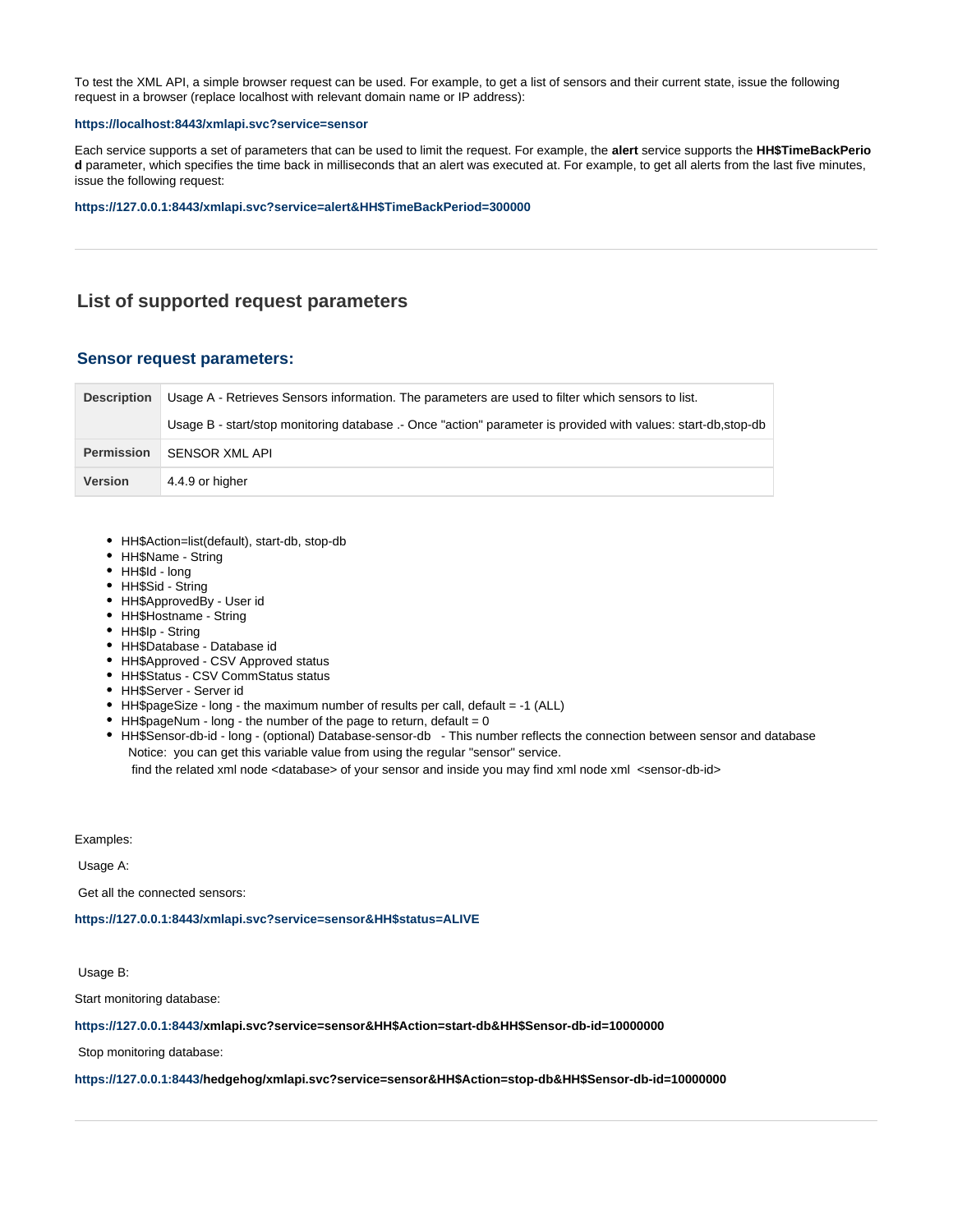# <span id="page-2-0"></span>**Alert request parameters:**

| <b>Description</b> | Retrieves Alerts information. The parameters are used to filter which alerts to list |
|--------------------|--------------------------------------------------------------------------------------|
|                    | <b>Permission</b>   ALERT XML API                                                    |
| <b>Version</b>     | 4.4.9 or higher                                                                      |

- HH\$ExecutionTimeFrom Date (format: dd MMM yyyy HH:mm:ss)
- HH\$ResolveReason String
- HH\$Resolves CSV Resolve ids
- HH\$Id long
- HH\$Agents CSV Agent ids
- HH\$TagName String
- HH\$DbGroupName String
- HH\$ExecutionTimeTo Date
- HH\$Databases CSV Database ids
- HH\$Operation String
- HH\$OsUser String
- HH\$ResolvedBy User id
- HH\$Severities CSV ActionSeverity names (INFO, NOTICE, LOW, MEDIUM, HIGH)
- HH\$SourceHost String
- HH\$SourceIP String
- HH\$Rules CSV Rule ids
- HH\$ResolveNames CSV Resolve name string
- HH\$RuleName String
- HH\$QuarantineId String
- HH\$ReleaseTimeAfter Date
- HH\$ReleaseTimeBefore Date
- HH\$ExecUser String
- HH\$DatabaseId database Long
- HH\$ExecProgram String
- HH\$Clientid String
- HH\$Module String
- HH\$ModifyDateFrom Date
- HH\$ModifyDateTo Date
- HH\$Sid Integer
- HH\$TimeBackPeriod Long
- HH\$pageSize long the maximum number of results per call, default = 100. The value -1 is for all the results

**NOTE:** ResolveNames works only with already existing resolve types.

For example, to get maximum of 5000 unresolved alerts from host "myhost", issue the following request:

**<https://127.0.0.1:8443/xmlapi.svc?service=>[alert&HH\\$SourceHost=myhost&HH\\$ResolveNames=Unresolved&HH\\$pageSize=5000](https://127.0.0.1:8443/xmlapi.svc?service=alert&HH$SourceHost=myhost&HH$ResolveNames=Unresolved&HH$pageSize=5000)**

## <span id="page-2-1"></span>**VA Result request parameters:**

| <b>Description</b> | Retrieves VA Results information. The parameters are used to filter which VA results to list |
|--------------------|----------------------------------------------------------------------------------------------|
|                    | <b>Permission</b> VA Result XML API                                                          |
| <b>Version</b>     | 4.4.9 or higher                                                                              |

- HH\$ExecutionTimeFrom Date (format: dd MMM yyyy HH:mm:ss)
- HH\$ResolveReason String
- HH\$Resolves CSV Resolve ids
- HH\$Id long
- HH\$TagName String
- HH\$DbGroupName String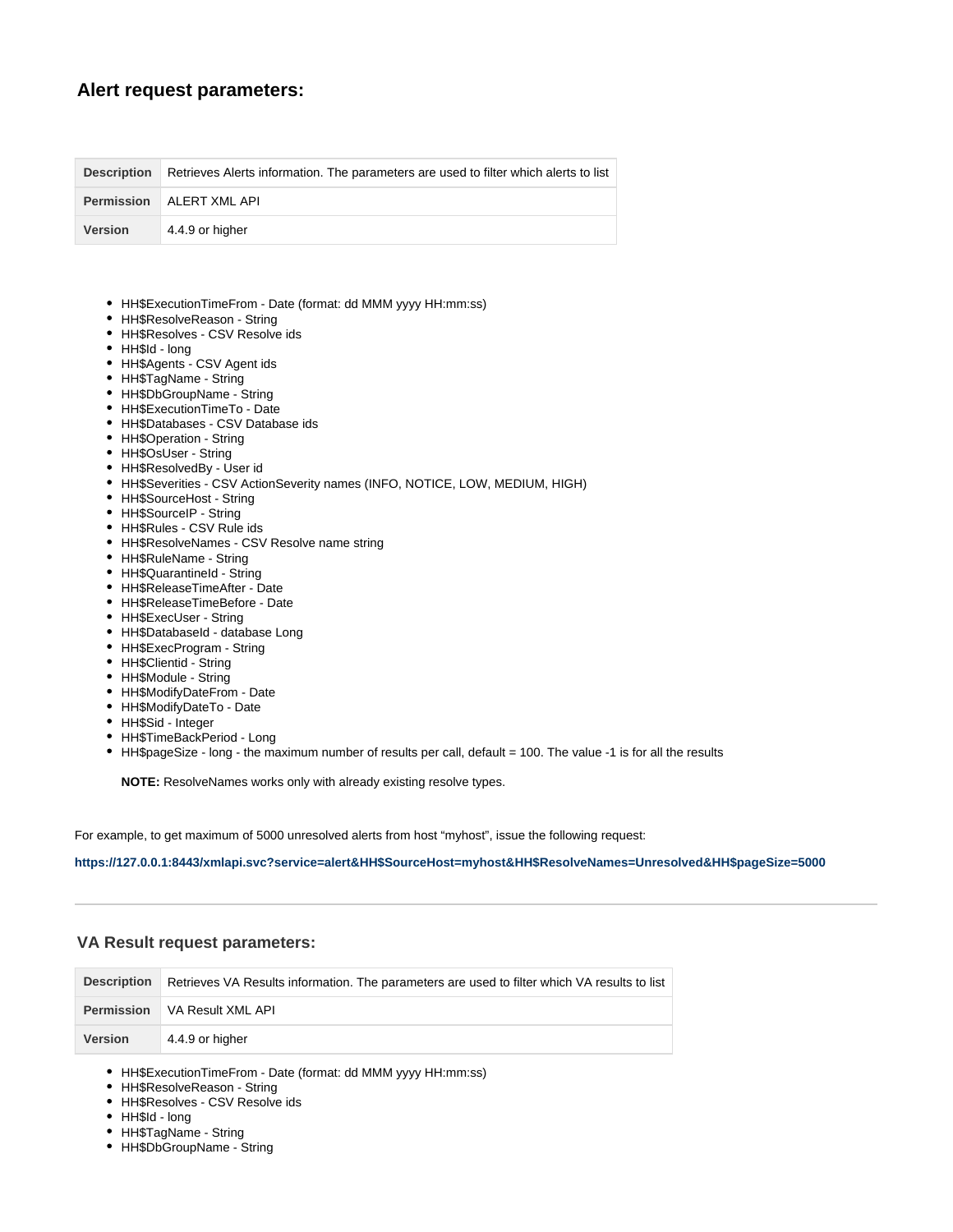- HH\$ExecutionTimeTo Date
- HH\$Databases CSV Database ids
- HH\$ResolvedBy User id
- HH\$Severities CSV ActionSeverity names (INFO, NOTICE, LOW, MEDIUM, HIGH)
- HH\$RuleName Tests that generated the result
- HH\$ScanNames Scan names that generated the result
- HH\$Categories CSV VA result categories to include in the response
- HH\$SqlFix VA results containing the specified SQL fix.
- HH\$pageSize long the maximum number of results per call, default = 100. The value -1 is for all the results

For example, to get VA results with severity HIGH from scan name "myscan", issue the following request:

### **[https://127.0.0.1:8443/xmlapi.svc?service=varesult&HH\\$Severities=HIGH&HH\\$ScanNames=myscan](https://127.0.0.1:8443/xmlapi.svc?service=varesult&HH$Severities=HIGH&HH$ScanNames=myscan)**

## <span id="page-3-0"></span>**DBMS request parameters:**

|                | Description Retrieves Databases information. The parameters are used to filter which databases to list |
|----------------|--------------------------------------------------------------------------------------------------------|
|                | <b>Permission</b> DBMS XML API                                                                         |
| <b>Version</b> | 4.6.0 or higher                                                                                        |

- HH\$Id long
- HH\$Name String
- HH\$VaConfigured Boolean search for DBMSs configured for VA
- HH\$MonitorStatus DAM monitoring status: (FULL, PARTIAL, NONE)
- HH\$Agents Comma-separated list of Agent ids
- HH\$Description String
- HH\$MajorVersion String version of the DBMS
- HH\$DbType String one of these [database types](https://confluence-lvs.prod.mcafee.com/display/sentrigo/Supported+Database+Types)
- HH\$\$RuleStats Boolean if set to false then the total number of rules (custom and predefined) are not calculated. The default value is true
- HH\$\$ScanStats- Boolean if set to false then the scan summary are not included. The default value is true
- HH\$pageSize long the maximum number of results per call, default = -1 (ALL)
- $\bullet$  HH\$pageNum long the number of the page to return, default = 0

For example, to get a list of DBMSs with VA enabled, issue the following request:

#### **[https://127.0.0.1:8443/xmlapi.svc?service=dbms&HH\\$VaConfigured=true](https://127.0.0.1:8443/xmlapi.svc?service=dbms&HH$VaConfigured=true)**

To get the list of database without calculating the total number of rules:

#### **[https://127.0.0.1:8443/xmlapi.svc?service=dbms&HH\\$\\$RuleStats=false](https://127.0.0.1:8443/xmlapi.svc?service=dbms&HH$VaConfigured=true)**

#### **Note:**

The parameters **HH\$\$RuleStats** and **HH\$\$ScanStats** are helpful when this service call takes a fairly long time to complete. It eliminates rules and scans statistics from the database output, since these operation can take long time when the network connection to the backend database is slow.

#### <span id="page-3-1"></span>**Scans request parameters:**

| <b>Description</b> | Retrieves Scans information. The parameters are used to filter which scans to list |
|--------------------|------------------------------------------------------------------------------------|
|                    | <b>Permission</b> Scans XML API                                                    |
| <b>Version</b>     | 4.4.9 or higher                                                                    |

- HH\$name String
- HH\$tags String
- HH\$Deleted Boolean
- HH\$Valid Boolean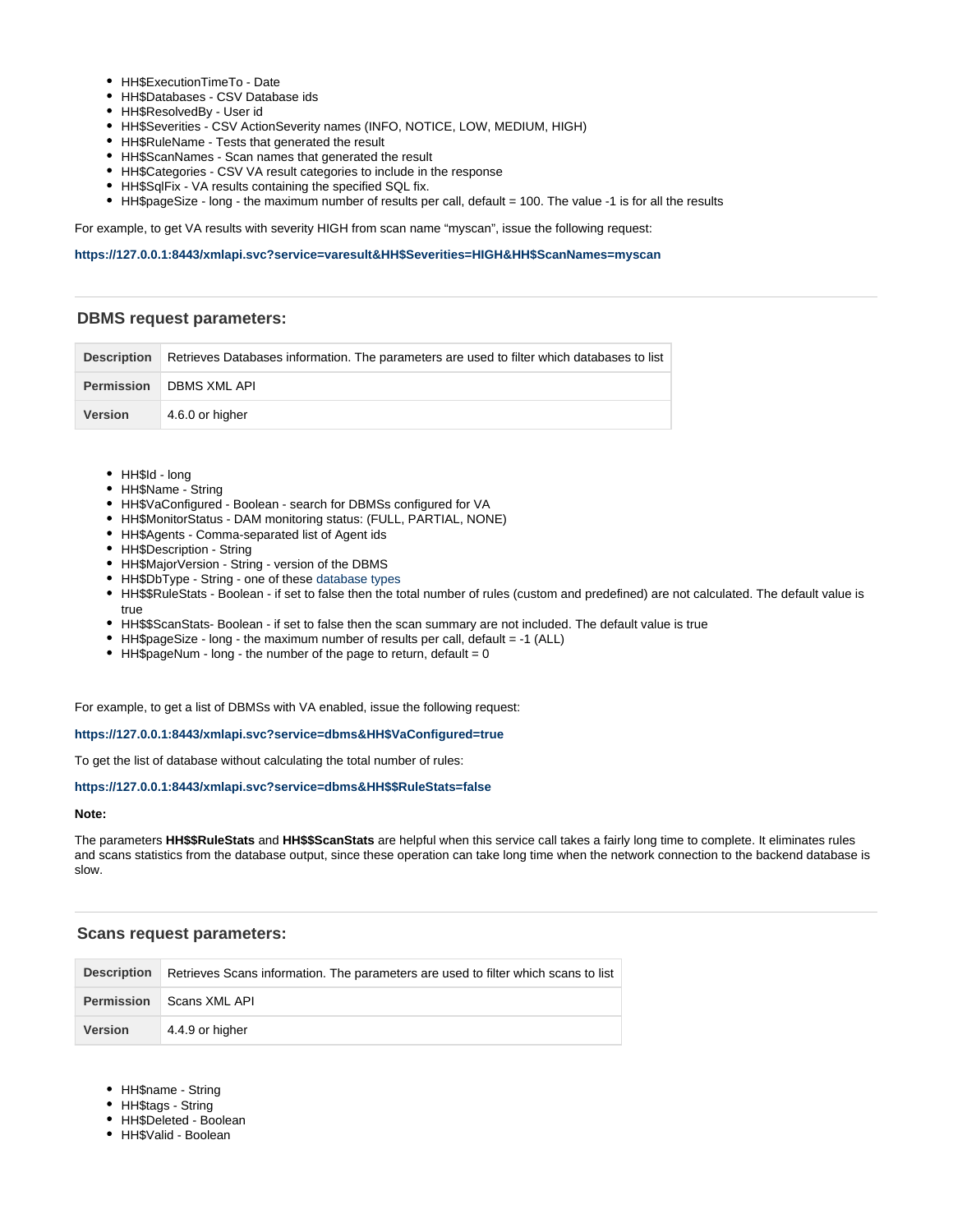- HH\$Enabled Boolean
- HH\$Modified Boolean
- HH\$Databases Comma-separated list of database group names
- HH\$SysIdentifiers Comma-separated list of test SYS identifiers
- HH\$pageSize long the maximum number of results per call, default = -1 (ALL)
- $\bullet$  HH\$pageNum long the number of the page to return, default = 0

For example, to get the list of active scans, issue the request:

## **[https://127.0.0.1:8443/xmlapi.svc?service=scans&HH\\$Valid=true](https://127.0.0.1:8443/xmlapi.svc?service=scans&HH$Valid=true)**

## <span id="page-4-0"></span>**Add VA Database request parameters:**

| <b>Description</b> | Adds a VA database |
|--------------------|--------------------|
| <b>Permission</b>  | Add DB XML API     |
| <b>Version</b>     | 4.4.9 or higher    |

**NOTE:** Depending on the database type, you must provide either an instance name or a port number. For advanced scenarios, it is possible to provide a full connection URL

**NOTE**: On MSSQL you are not allowed to provide both paramtesr: instance & port number.

- HH\$Name Custom display name for the DB
- HH\$Description String
- HH\$DbType One of these [database types](https://confluence-lvs.prod.mcafee.com/display/sentrigo/Supported+Database+Types)
- HH\$Host String
- HH\$Port Integer
- HH\$Instance String
- HH\$EnableVA Boolean enable/disable VA section ( Default: true ) .
- HH\$Username String (mandatory)
- HH\$Password String
- HH\$ConnUrl Full connection URL (for advanced scenarios)
- HH\$Properties Additional properties (name=value pairs on each line)
- HH\$OUs Comma-separated list of OUs
- HH\$ExcludeUsers a list of users to exclude
- HH\$validateCredentials - Boolean enable/disable verify connection ( Default: true for add db ) .

If support for OS scanning is required, use the following:

- HH\$OSType One of: DCOM, SSH
- HH\$OSUsername String
- HH\$OSPassword String
- HH\$OSCert String
- HH\$OSCertPassword String
- HH\$OSPort Integer (SSH port)

If SSH tunneling is required, use the following:

- HH\$OSTunnelUsername String
- HH\$OSTunnelPassword String
- HH\$OSTunnelCertificate String
- HH\$OSTunnelCertificatePassword String
- HH\$OSTunnelHost String
- HH\$OSTunnelPort Integer

For example, in order to add a new MSSQL database name SQL\_DB, issue the request:

**<https://127.0.0.1:8443/xmlapi.svc>?service=add-db&HH\$Name=SQL\_DB&HH\$DbType=MSSQL&HH\$Host=127.0.0.1&HH\$Instance=SQL20 05&HH\$Username=uname&HH\$Password=pword**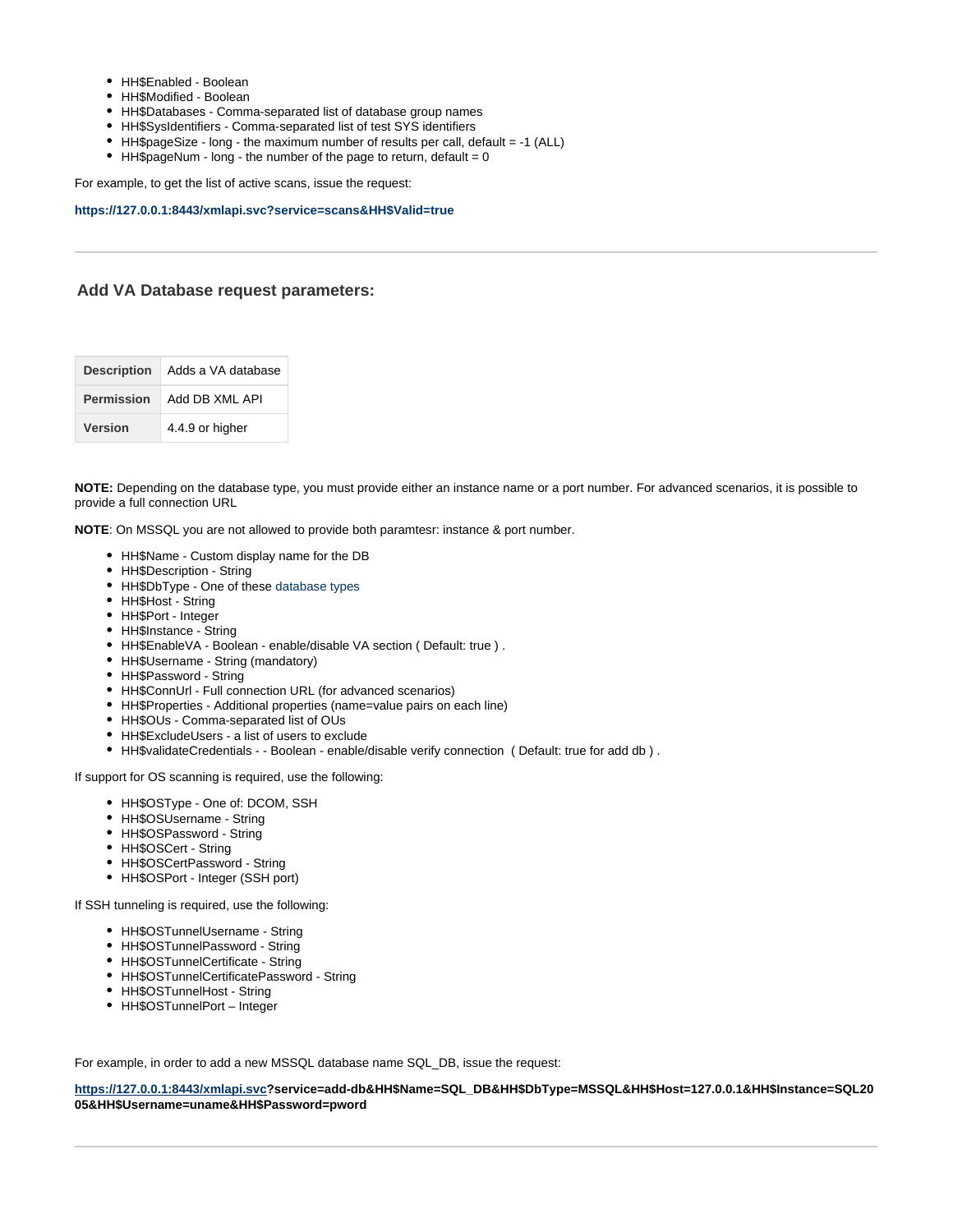## <span id="page-5-0"></span>**Update VA Database request parameters:**

| <b>Description</b> | Updates a VA database |
|--------------------|-----------------------|
| <b>Permission</b>  | Update DB XML API     |
| <b>Version</b>     | 4.4.9 or higher       |

- HH\$Id Integer ID of the Database to update
- HH\$Name Custom display name for the DB
- HH\$Description String
- HH\$DbType One of these [database types](https://confluence-lvs.prod.mcafee.com/display/sentrigo/Supported+Database+Types)
- HH\$Host String
- HH\$Port Integer
- HH\$Instance String
- HH\$EnableVA Boolean enable/disable VA section ( Default: no default value ) .
- HH\$Username String (Optional)
- HH\$Password String
- HH\$ConnUrl Full connection URL (for advanced scenarios)
- HH\$Properties Additional properties (name=value pairs on each line)
- HH\$OUs List of OUs (CSV)
- HH\$ExcludeUsers List of users to exclude
- HH\$validateCredentials - Boolean enable/disable verify connection ( Default: false update db ) .

More optional parameters for DAM part only:

- HH\$EnableAlternative Boolean enable/disable alternative connection.
- HH\$AltUsername String user name
- HH\$AltPassword String password
- HH\$AltConnectionString String connection string
- HH\$EnableNetMonitor Boolean- enable/disable network monitoring
- HH\$NetMonitorPorts String monitoring ports separated comma list of ports (numeric)
- HH\$EnableMemMonitor -Boolean- enable/disable memory monitoring
- HH\$NetMonitorServiceNames List (CSV) of service names optional & applicable for oracle DB only

Examples: updating database with id #**[10000000](http://localhost:8080/hedgehog/xmlapi.svc?service=update-db&HH$Id=10000000&HH$EnableAlternative=true&HH$AltUsername=sa&HH$AltPassword=1qaz2wsx&HH$AltConnectionString=eatar-MOBL)**

**[https://](http://localhost:8080/hedgehog/xmlapi.svc?service=update-db&HH$Id=10000000&HH$EnableAlternative=true&HH$AltUsername=sa&HH$AltPassword=1qaz2wsx&HH$AltConnectionString=eatar-MOBL)[127.0.0.1:8443](https://127.0.0.1:8443/xmlapi.svc?service=delete-db&HH$Id=10006000)/xmlapi.svc?service=update-db&HH\$Id=10000000&HH\$EnableAlternative=true&HH\$AltUsername=sa&HH\$AltPass word=somepassword&HH\$AltConnectionString=eatal-MOBL**

**[https://](http://localhost:8080/hedgehog/xmlapi.svc?service=update-db&HH$Id=10000000&HH$EnableAlternative=true&HH$AltUsername=sa&HH$AltPassword=1qaz2wsx&HH$AltConnectionString=eatar-MOBL)[127.0.0.1:8443](https://127.0.0.1:8443/xmlapi.svc?service=delete-db&HH$Id=10006000)/xmlapi.svc?service=update-db&HH\$Id=10000000&HH\$EnableNetMonitor=true&HH\$NetMonitorPorts=1443,2443& HH\$EnableMemMonitor=true**

## <span id="page-5-1"></span>**Delete VA Database request parameters:**

| <b>Description</b> | Deletes a VA database |
|--------------------|-----------------------|
| <b>Permission</b>  | Delete DB XML API     |
| Version            | 4.4.9 or higher       |

HH\$Id - Integer - ID of the Database to delete

For example deleting database with id #10006000 issue the request:

#### **[https://127.0.0.1:8443/xmlapi.svc?service=delete-db&HH\\$Id=10006000](https://127.0.0.1:8443/xmlapi.svc?service=delete-db&HH$Id=10006000)**

#### <span id="page-5-2"></span>**Add Database to Groups request parameters:**

**Description** Adds a database to database groups **Permission** Add DB to Group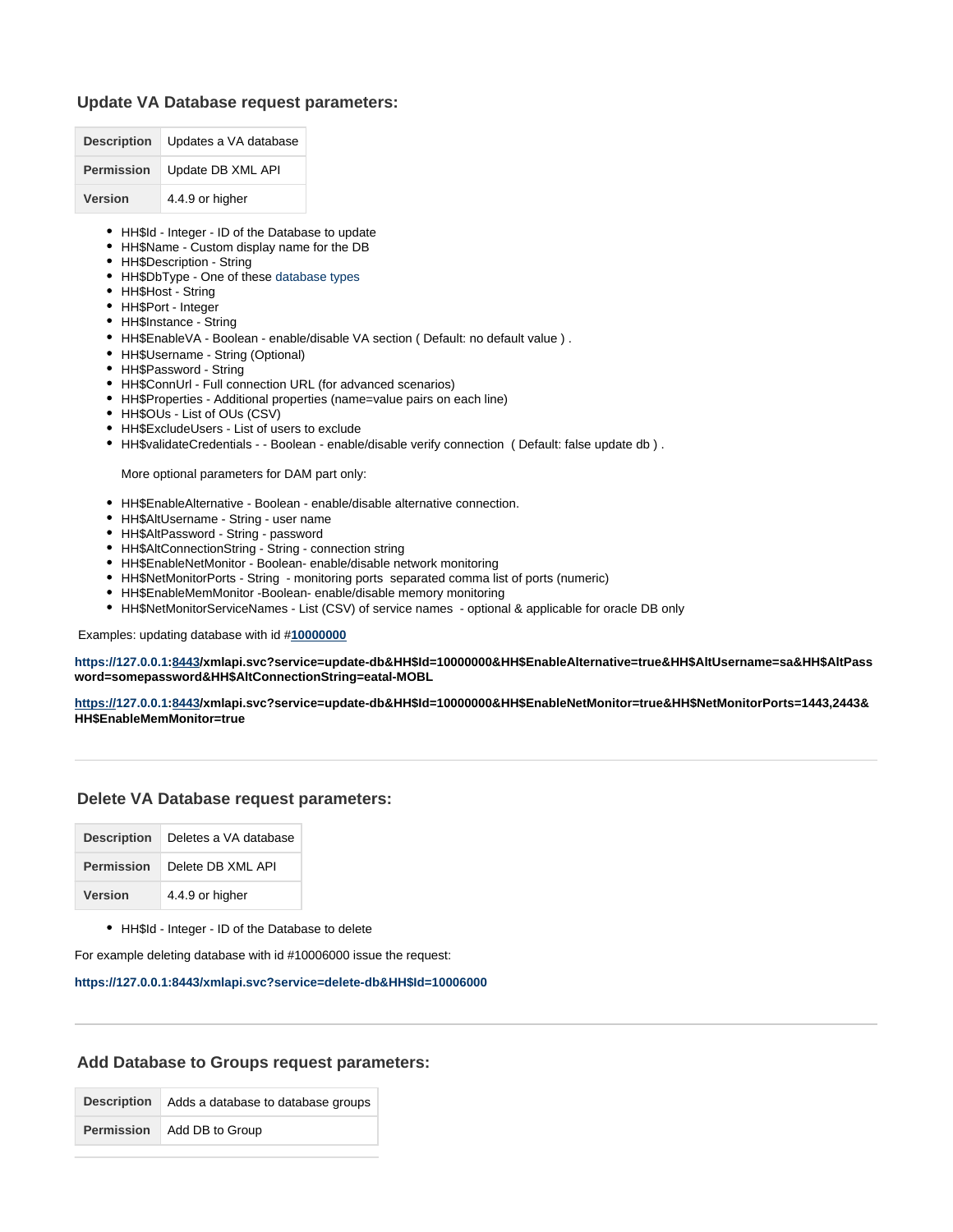| <b>Version</b> | 4.4.9 or higher |
|----------------|-----------------|
|----------------|-----------------|

- HH\$Id Integer ID of the database to add to the groups
- HH\$Groups Comma-separated list of group names to add the database to

For example in order to add database with id #10007000 to groups: DB-Group1 and DB-Group2, issue the request:

**[https://127.0.0.1:8443/xmlapi.svc?service=add-db-to-group&HH\\$Id=10007000&HH\\$Groups=DB-Group1,DB-Group2](https://127.0.0.1:8443/xmlapi.svc?service=add-db-to-group&HH$Id=10007000&HH$Groups=DB-Group1,DB-Group2)**

#### **Note:**

1. If a db group name contains the comma character (,) then the name must be URL Encoded twice to make sure the comma character will not be considered as a separator. You can use an online URL encoder service such as this: [www.urlencoder.org](http://www.urlencoder.org/). For example: if the db group name is "**test,more%test**" then after encoding it twice you will get "**test%252Cmore%2525test**".

#### <span id="page-6-0"></span>**Remove Database From Groups request parameters:**

| <b>Description</b> | Removes a database from database groups |
|--------------------|-----------------------------------------|
| <b>Permission</b>  | Remove DB from Group                    |
| <b>Version</b>     | 4.4.9 or higher                         |

HH\$Id - Integer - ID of the database to remove from the groups

HH\$Groups - Comma-separated list of group names to remove the database from

For example in order to remove database with id #10007000 from groups: DB-Group1 and DB-Group2, issue the request:

#### **[https://127.0.0.1:8443/xmlapi.svc?service=remove-db-from-group&HH\\$Id=10007000&HH\\$Groups=DB-Group1,DB-Group2](https://127.0.0.1:8443/xmlapi.svc?service=remove-db-from-group&HH$Id=10007000&HH$Groups=DB-Group1,DB-Group2)**

#### **Note:**

1. If a db group name contains the comma character (,) then the name must be URL Encoded twice to make sure the comma character will not be considered as a separator. You can use an online URL encoder service such as this: [www.urlencoder.org](http://www.urlencoder.org/). For example: if the db group name is "**test,more%test**" then after encoding it twice you will get "**test%252Cmore%2525test**".

## <span id="page-6-1"></span>**Add VA Scan request parameters:**

| <b>Description</b> | Adds a VA scan   |
|--------------------|------------------|
| <b>Permission</b>  | Add Scan XMI API |
| Version            | 4.4.9 or higher  |

- HH\$Name String
- HH\$Description String
- HH\$Schedule Schedule in crontab format
- HH\$DatabasesAdd Add comma-separated list of DB IDs
- HH\$DatabasesRemove Remove comma-separated list of DB IDs
- HH\$GroupsAdd Add comma-separated list of DB group names
- HH\$GroupsRemove Remove comma-separated list of DB group names
- HH\$DatabaseExceptionsAdd Add comma-separated list of DB IDs to exclude from the scan
- HH\$DatabaseExceptionsRemove Remove comma-separated list of DB IDs to exclude from the scan
- HH\$TagsAdd Add comma-separated list of categories (tags)
- HH\$TagsRemove Remove comma-separated list of categories (tags)
- HH\$OmmittedRulesAdd Add comma-separated list of rule IDs to exclude from the scan
- HH\$OmmittedRulesRemove Remove comma-separated list of rule IDs to exclude from the scan
- HH\$actions Comma-separated list of actions: (Available actions: LOG, EMAIL, SYSLOG, WINLOG, FILELOG, AUTO\_RESOLVE)
- HH\$winLevel Winlog level
- HH\$fileLevel File log level
- HH\$sysLevel Syslog level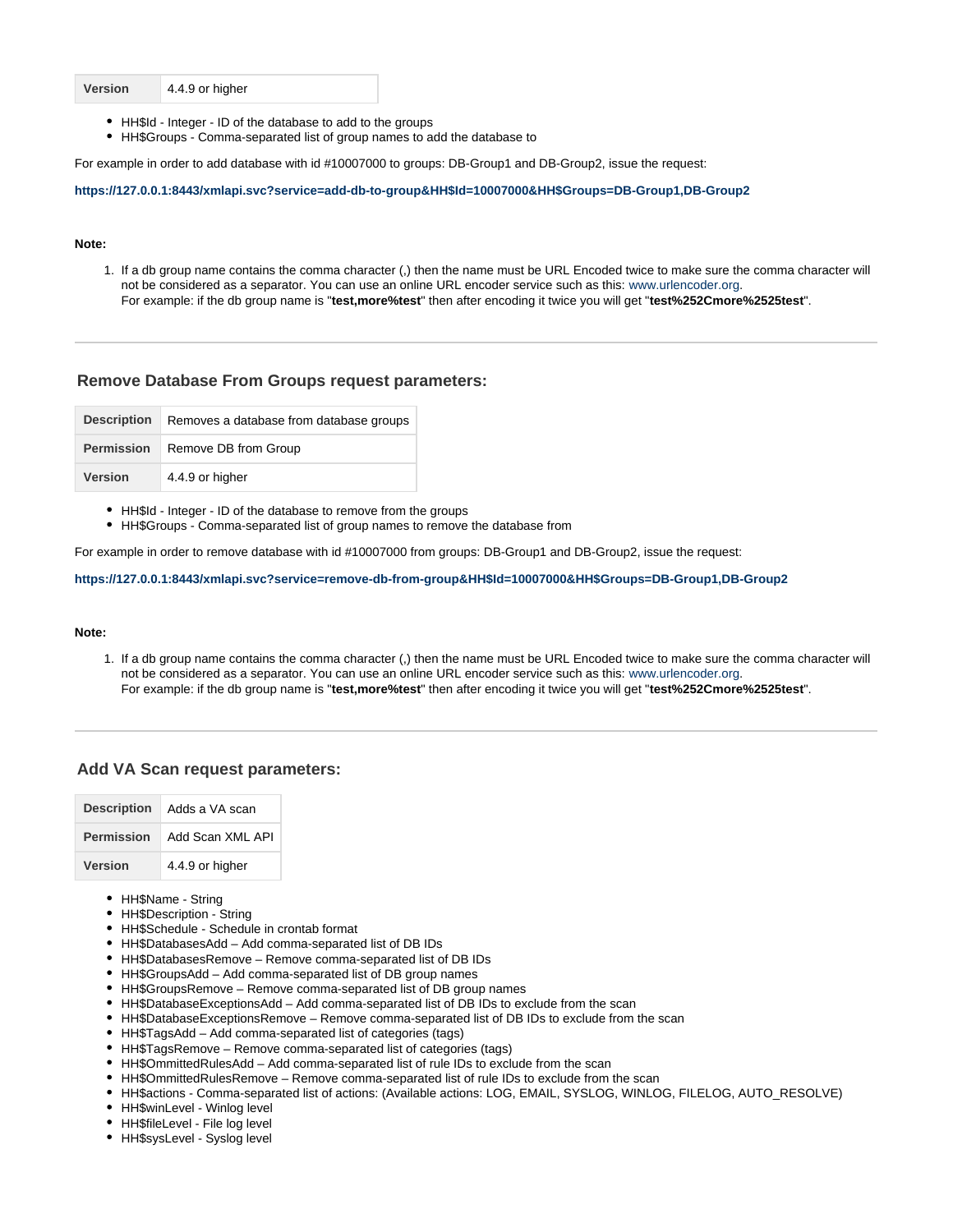- HH\$resolve Name of resolution (in case AUTO\_RESOLVE action was set)
- HH\$email Email address (in case EMAIL action was set)
- HH\$Severity Comma-separated list of severities to check (HIGH, MEDIUM, LOW, NOTICE, INFO)
- HH\$Enabled Boolean
- HH\$StorePassword Boolean = Store weak passwords
- HH\$RebuildPassword Boolean rebuild the password cache
- HH\$OUs List of comma-separated OUs
- HH\$Server The server that this scan belongs to (relevant when the server is configured as a cluster)

For example in order to add new scan on database with id #10007000 on category Audit, issue the request:

#### **[https://127.0.0.1:8443](https://127.0.0.1:8443/)**/**xmlapi.svc?service=add-scan&HH\$Name=newScan&HH\$DatabasesAdd=10007000&HH\$TagsAdd=Audit**

## <span id="page-7-0"></span>**Update VA Scan request parameters:**

| <b>Description</b> | Updates a VA scan   |
|--------------------|---------------------|
| <b>Permission</b>  | Update Scan XML API |
| <b>Version</b>     | 4.4.9 or higher     |

- HH\$Id ID of the scan to update
- HH\$Name String
- HH\$Description String
- HH\$Schedule Schedule in crontab format
- HH\$DatabasesAdd Add comma-separated list of DB IDs
- HH\$DatabasesRemove Remove comma-separated list of DB IDs
- HH\$GroupsAdd Add comma-separated list of DB group names
- HH\$GroupsRemove Remove comma-separated list of DB group names
- HH\$DatabaseExceptionsAdd Add comma-separated list of DB IDs to exclude from the scan
- HH\$DatabaseExceptionsRemove Remove comma-separated list of DB IDs to exclude from the scan
- HH\$TagsAdd Add comma-separated list of categories (tags)
- HH\$TagsRemove Remove comma-separated list of categories (tags)
- HH\$OmmittedRulesAdd Add comma-separated list of rule IDs to exclude from the scan
- HH\$OmmittedRulesRemove Remove comma-separated list of rule IDs to exclude from the scan
- HH\$actions Comma-separated list of actions: (Available actions: LOG, EMAIL, SYSLOG, WINLOG, FILELOG, AUTO\_RESOLVE)
- HH\$winLevel Winlog level
- HH\$fileLevel File log level
- HH\$sysLevel Syslog level
- HH\$resolve Name of resolution (in case AUTO\_RESOLVE action was set)
- HH\$email Email address (in case EMAIL action was set)
- HH\$Severity Comma-separated list of severities to check (HIGH, MEDIUM, LOW, NOTICE, INFO)
- HH\$Enabled Boolean
- HH\$StorePassword Boolean = Store weak passwords
- HH\$RebuildPassword Boolean rebuild the password cache
- HH\$OUs Comma-separated list of OUs
- HH\$Server The server that this scan belongs to (relevant when the Server is configured as a cluster)

For example in order to update scan with id 10009000 add database with id #10006000, issue the request:

#### **<https://127.0.0.1:8443>**/**xmlapi.svc?service=update-scan&HH\$Id=10009000&HH\$DatabasesAdd=10006000,10007000**

## <span id="page-7-1"></span>**Delete VA Scan request parameters:**

| <b>Description</b> | Deletes a VA scan   |  |
|--------------------|---------------------|--|
| <b>Permission</b>  | Delete Scan XML API |  |
| <b>Version</b>     | 4.4.9 or higher     |  |

• HH\$Id - ID of the scan to delete

For example in order to delete scan with id #10008000, issue the request:

**[https://127.0.0.1:8443/xmlapi.svc?service=Delete-scan&HH\\$Id=10008000](https://127.0.0.1:8443/xmlapi.svc?service=Delete-scan&HH$Id=10008000)**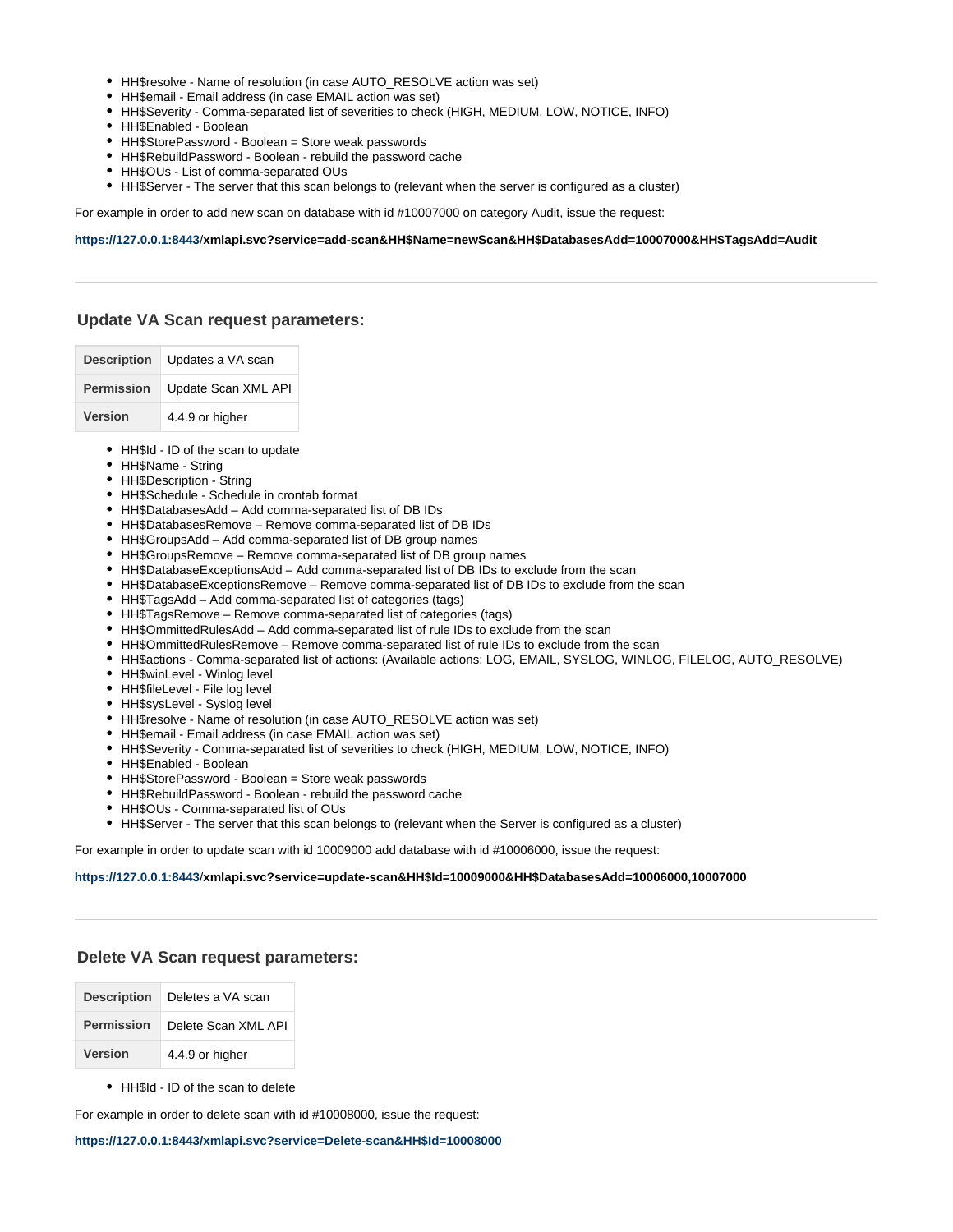## **Start VA Scan request parameters:**

|                   | <b>Description</b> Starts a run of a VA scan |  |
|-------------------|----------------------------------------------|--|
| <b>Permission</b> | Run Scan XML API                             |  |
| <b>Version</b>    | 4.4.9 or higher                              |  |

• HH\$Id - ID of the scan to start

For example in order to start scan with id #10008000, issue the request:

## **[https://127.0.0.1:8443/xmlapi.svc?service=start-scan&HH\\$Id=10008000](https://127.0.0.1:8443/xmlapi.svc?service=start-scan&HH$Id=10008000)**

## <span id="page-8-0"></span>**Rule Objects request parameters:**

| <b>Description</b> | Performs operations on Rule Objects             |
|--------------------|-------------------------------------------------|
| <b>Permission</b>  | Object XML API                                  |
| Version            | set, delete - 4.4.9 or higher                   |
|                    | list - 4.4.9-P2 or higher                       |
|                    | object-api-restricted - 4.6.3 (52890) or higher |

- object-name Name of the rule object to modify
- action One of **set**, **delete, list**. If **set** is used, the value-append, value-delete or value-set must be defined **set** - Creates the object if it does not exist or manipulates an existing object. When choosing the **set** action, in case rule-object does not exist , action-type should be selected.
	- object-type String Mandatory Rule object type.common values: statement,ip,object provide one of value-set,value-append,value-delete:
	- value-set Sets values for the rule object. If the rule object does not exist, it gets created. object-description - Optional description
	- value-append Appends the specified value/s to the rule object. Multiple values may be specified in a comma-separated list.
	- value-delete Delete all specified value/s from the rule object. Multiple values may be specified in a comma-separated list. object-api-restricted - true / false- default [false], Mandatory when creating new rule object which is API restricted (i.e
		- manipulated only via XML API db-ids- Mandatory - List of database ids (DAM) . Multiple values may be specified in a comma-separated list. for
			- example: db-ids=10200000,10201000
			- value-set/value-append/value-delete Mandatory provide Group of values (i.e see definition in this section)
				- object-default-value Alternative/default value for the case of missing mapping otherwise rule is ignored.

- Optional only on value-set - Multiple values may be specified in a comma-separated list (for example: object-default-value=windows,linux,mac)

- in order to reset value provide empty value ( i.e object-default-value= )

### Notice

 Interaction with such an API restricted object involve providing mapping of keys (via parameter: db-ids) & values (via parameters: value-set/value-append/value-delete).

 therefore **order** does really matter here and also **number** of db-ids should be equal to number of groups of values. Keep your values non empty. for set operation in order to reset values you may use a simple couple of brackets (i.e () ) For example: The parameter line: db-ids=12600000,12601000&value-set=(WIN,LINUX)(MAC1,MAC2) is actually mapping  $12600000 =$  > WIN, LINUX and  $12601000 =$  > MAC1, MAC2

Group of values

collection of multiple elements,each one is surrounded with brackets ()

whereas each element is constructed from Multiple non empty values specified as comma-separated list. Format: (V1,V2,...Vn)(W1,W2,...Wm) Examples:

a. (WIN1)(WIN2)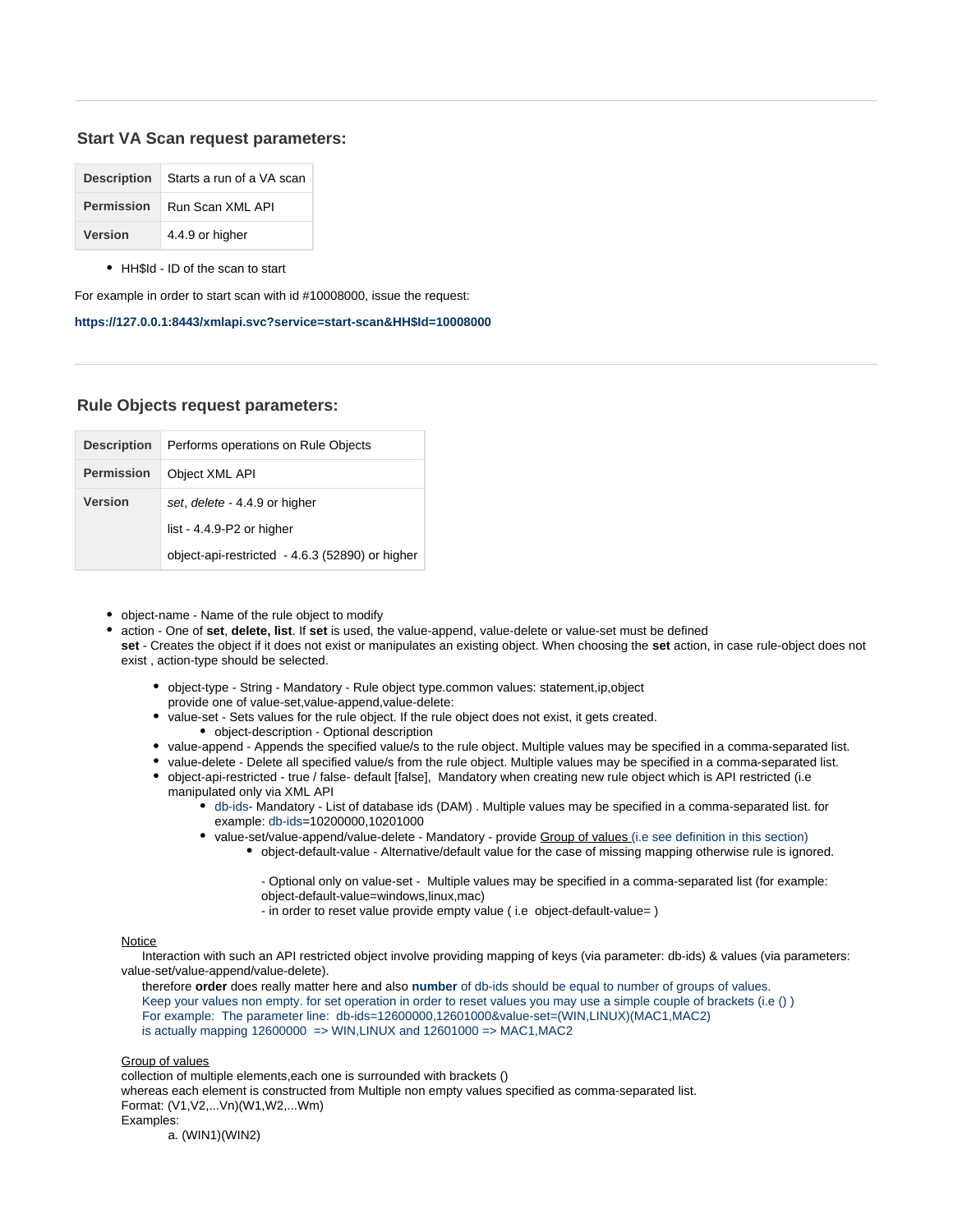#### b. (WIN1,WIN2,WIN3)(WIN1)(WIN2)

Examples for rule object

#### **Note: only one value action (append, set or delete) is allowed per a single request**

List the rule object:

#### **[https://127.0.0.1:8443/xmlapi.svc?service=ruleobject&action=list](https://127.0.0.1:8443/xmlapi.svc?service=ruleobject&action=delete&object-name=blacklist_ip)**

Find a rule object:

#### **<https://127.0.0.1:8443/xmlapi.svc?service=ruleobject&object-name=nameOfRuleObject>**

Add a new rule object with a value list ('1.1.1.1,1.1.2.2), type ('ip') and a description ('Black List IPs'), issue the request:

**[https://127.0.0.1:8443/xmlapi.svc?service=ruleobject&action=set&object-name=blacklist\\_ip&value-set=1.1.1.1,1.1.2.2&object-type=ip&o](https://127.0.0.1:8443/xmlapi.svc?service=ruleobject&action=set&object-name=blacklist_ip&value-set=1.1.1.1,1.1.2.2&object-type=ip&object-description=Black%20List%20IPs) [bject-description=Black%20List%20IPs](https://127.0.0.1:8443/xmlapi.svc?service=ruleobject&action=set&object-name=blacklist_ip&value-set=1.1.1.1,1.1.2.2&object-type=ip&object-description=Black%20List%20IPs)**

Delete a specific value ('1.1.2.2') from a rule object:

**[https://127.0.0.1:8443/xmlapi.svc?service=ruleobject&action=set&object-name=blacklist\\_ip&value-delete=1.1.2.2](https://127.0.0.1:8443/xmlapi.svc?service=ruleobject&action=set&object-name=blacklist_ip&value-delete=1.1.2.2)**

Delete completely a rule object use:

**[https://127.0.0.1:8443/xmlapi.svc?service=ruleobject&action=delete&object-name=blacklist\\_ip](https://127.0.0.1:8443/xmlapi.svc?service=ruleobject&action=delete&object-name=blacklist_ip)**

#### Examples for API restricted

Create a simple API restricted rule object.

**[https://127.0.0.1:8443/xmlapi.svc?service=ruleobject&action=set&object-type=STATEMENT&object-name=name&object-api-restricted=](https://127.0.0.1:8443/xmlapi.svc?service=ruleobject&action=set&object-type=STATEMENT&object-name=name&object-api-restricted=true&db-ids=12600000&value-set=(val1)) [true&db-ids=12600000&value-set=\(val1\)](https://127.0.0.1:8443/xmlapi.svc?service=ruleobject&action=set&object-type=STATEMENT&object-name=name&object-api-restricted=true&db-ids=12600000&value-set=(val1))**

Create an API restricted rule object with a default value, which behaves like map between 3 databases to single value each:

**[https://127.0.0.1:8443/xmlapi.svc?service=ruleobject&action=set&object-type=STATEMENT&object-name=name&object-api-restricted=](https://127.0.0.1:8443/xmlapi.svc?service=ruleobject&action=set&object-type=STATEMENT&object-name=name&object-api-restricted=true&db-ids=12600000,12601000,12602000&value-set=(val1)(val2)(val3)&object-default-value=d1) [true&db-ids=12600000,12601000,12602000&value-set=\(val1\)\(val2\)\(val3\)&object-default-value=d1](https://127.0.0.1:8443/xmlapi.svc?service=ruleobject&action=set&object-type=STATEMENT&object-name=name&object-api-restricted=true&db-ids=12600000,12601000,12602000&value-set=(val1)(val2)(val3)&object-default-value=d1)**

Delete values from API restricted rule object:

**[https://127.0.0.1:8443/xmlapi.svc?service=ruleobject&action=set&object-name=name&db-ids=12600000,12601000,12602000&value-dele](https://127.0.0.1:8443/xmlapi.svc?service=ruleobject&action=set&object-name=name&db-ids=12600000,12601000,12602000&value-delete=(val1)(val2)(val3)) [te=\(val1\)\(val2\)\(val3\)](https://127.0.0.1:8443/xmlapi.svc?service=ruleobject&action=set&object-name=name&db-ids=12600000,12601000,12602000&value-delete=(val1)(val2)(val3))**

Append values for API restricted rule object:

**[https://127.0.0.1:8443/xmlapi.svc?service=ruleobject&action=set&object-name=name&db-ids=12600000,12601000,12602000&value-app](https://127.0.0.1:8443/xmlapi.svc?service=ruleobject&action=set&object-name=name&db-ids=12600000,12601000,12602000&value-append=(val0,val1)(val0,val2)(val0,val3)) [end=\(val0,val1\)\(val0,val2\)\(val0,val3\)](https://127.0.0.1:8443/xmlapi.svc?service=ruleobject&action=set&object-name=name&db-ids=12600000,12601000,12602000&value-append=(val0,val1)(val0,val2)(val0,val3))**

Set values for db-ids & Reset values for specific db-id:

**[https://127.0.0.1:8443/xmlapi.svc?service=ruleobject&action=set&object-name=name&object-type=STATEMENT&db-ids=12600000,126](https://127.0.0.1:8443/xmlapi.svc?service=ruleobject&action=set&object-name=name&object-type=STATEMENT&db-ids=12600000,12601000,12602000&value-set=(val0,val1)(val0,val2)()) [01000,12602000&value-set=\(val0,val1\)\(val0,val2\)\(\)](https://127.0.0.1:8443/xmlapi.svc?service=ruleobject&action=set&object-name=name&object-type=STATEMENT&db-ids=12600000,12601000,12602000&value-set=(val0,val1)(val0,val2)())**

#### <span id="page-9-0"></span>**Resolve Alerts request parameters:**

| <b>Description</b> | Resolves Alerts |
|--------------------|-----------------|
| <b>Permission</b>  | Alert XMI API   |
| <b>Version</b>     | 4.4.9 or higher |

#### **QUERY parameters are used to select which alerts will be resolved:**

- HH\$ExecutionTimeFrom Date (format: dd MMM yyyy HH:mm:ss)
- HH\$ResolveReason String
- HH\$Resolves CSV Resolve ids for the resolution field
- HH\$Id long
- HH\$Agents CSV Agent ids
- HH\$TagName String
- HH\$DbGroupName String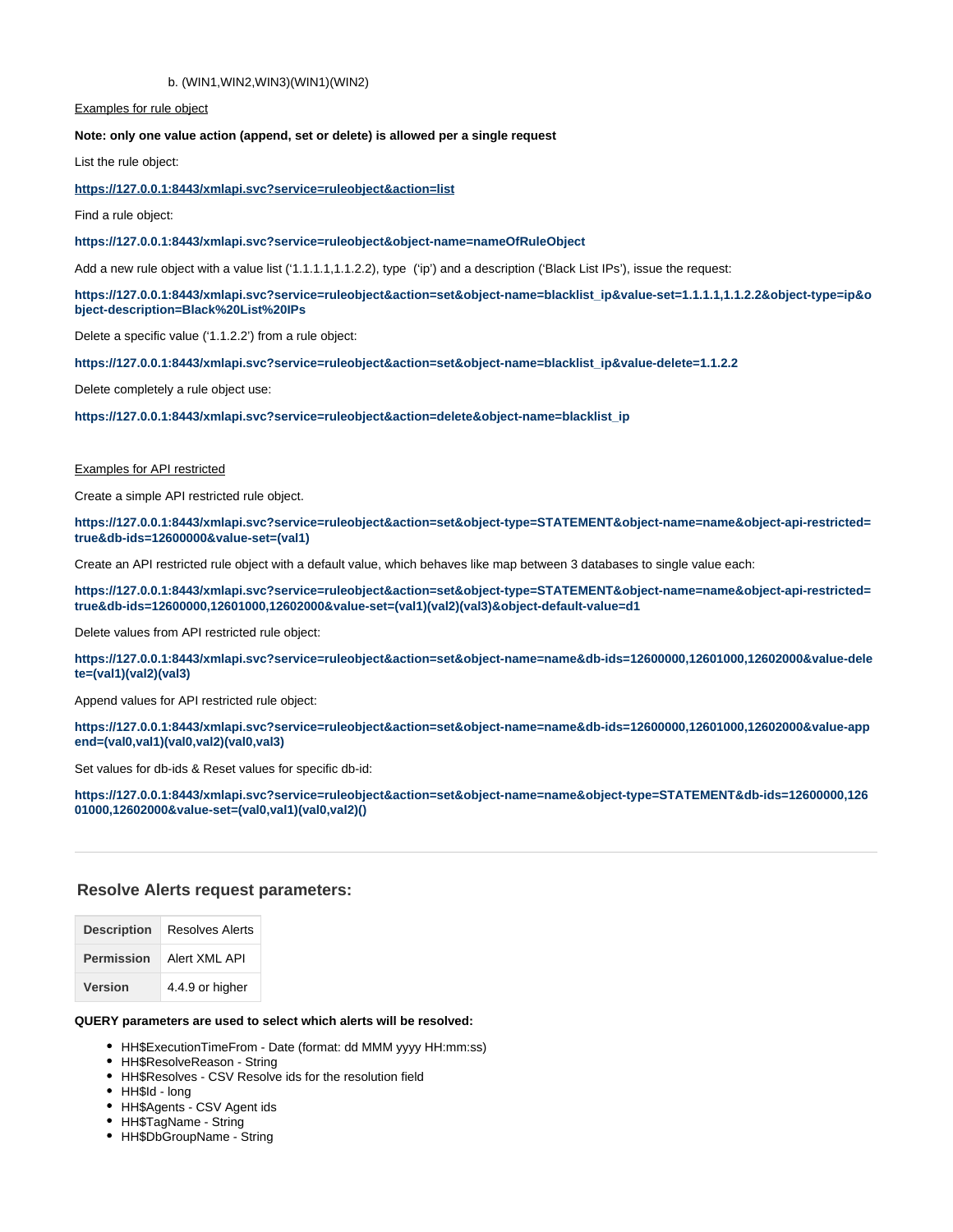- HH\$ExecutionTimeTo Date
- HH\$Databases CSV Database ids
- HH\$Operation String
- HH\$OsUser String
- HH\$ResolvedBy User id
- HH\$Severities CSV ActionSeverity names (INFO, NOTICE, LOW, MEDIUM, HIGH)
- HH\$SourceHost String
- HH\$SourceIP String
- HH\$Rules CSV Rule ids
- HH\$ResolveNames CSV Resolve name string
- HH\$RuleName String
- HH\$QuarantineId String
- HH\$ReleaseTimeAfter Date
- HH\$ReleaseTimeBefore Date
- HH\$ExecUser String
- HH\$DatabaseId database Long
- HH\$ExecProgram String
- HH\$Clientid String
- HH\$Module String
- HH\$ModifyDateFrom Date
- HH\$ModifyDateTo Date
- HH\$Sid Integer
- HH\$TimeBackPeriod Long

#### **SET parameters are used to pass the values to be set for the alerts subset selected by the above parameters:**

- HH\$\$resolveReason String
- HH\$\$resolveName Resolve name string (Resolved, Unresolved, False Alarm, …)

For example, to resolve all the unresolved alerts received during the past five minutes, issue the following request:

### **<https://127.0.0.1:8443/xmlapi.svc>?service=resolve-alerts&HH\$ResolveNames=Unresolved&HH\$TimeBackPeriod=300000&HH\$\$resolve Name=Resolved**

## **Resolve Results request parameters:**

| <b>Description</b> | <b>Resolves VA Results</b> |  |
|--------------------|----------------------------|--|
| <b>Permission</b>  | VA Result XML API          |  |
| <b>Version</b>     | 4.4.9 or higher            |  |

#### **QUERY parameters are used to select which results will be resolved:**

- HH\$ExecutionTimeFrom Date (format: dd MMM yyyy HH:mm:ss)
- HH\$ResolveReason String
- HH\$Resolves CSV Resolve ids
- HH\$Id long
- HH\$TagName String
- HH\$DbGroupName String
- HH\$ExecutionTimeTo Date
- HH\$Databases CSV Database ids
- HH\$ResolvedBy User id
- HH\$Severities CSV ActionSeverity names (INFO, NOTICE, LOW, MEDIUM, HIGH)
- HH\$RuleName Tests that generated the result
- HH\$ScanNames Scan names that generated the result
- HH\$Categories CSV VA result categories to include in the response
- HH\$SqlFix VA results containing the specified SQL fix.

#### **SET parameters are used to pass the values to be set for the results subset selected by the above parameters:**

- HH\$\$resolveReason String
- HH\$\$resolveName Resolve name string (Resolved, Unresolved, False Alarm, …)

For example, to resolve all the results received during the past 24 hours, issue the following request:

**<https://127.0.0.1:8443/xmlapi.svc>?service=resolve-results&HH\$TimeBackPeriod=86400000&HH\$\$resolveName=Resolved&HH\$\$resolve Reason=DONE**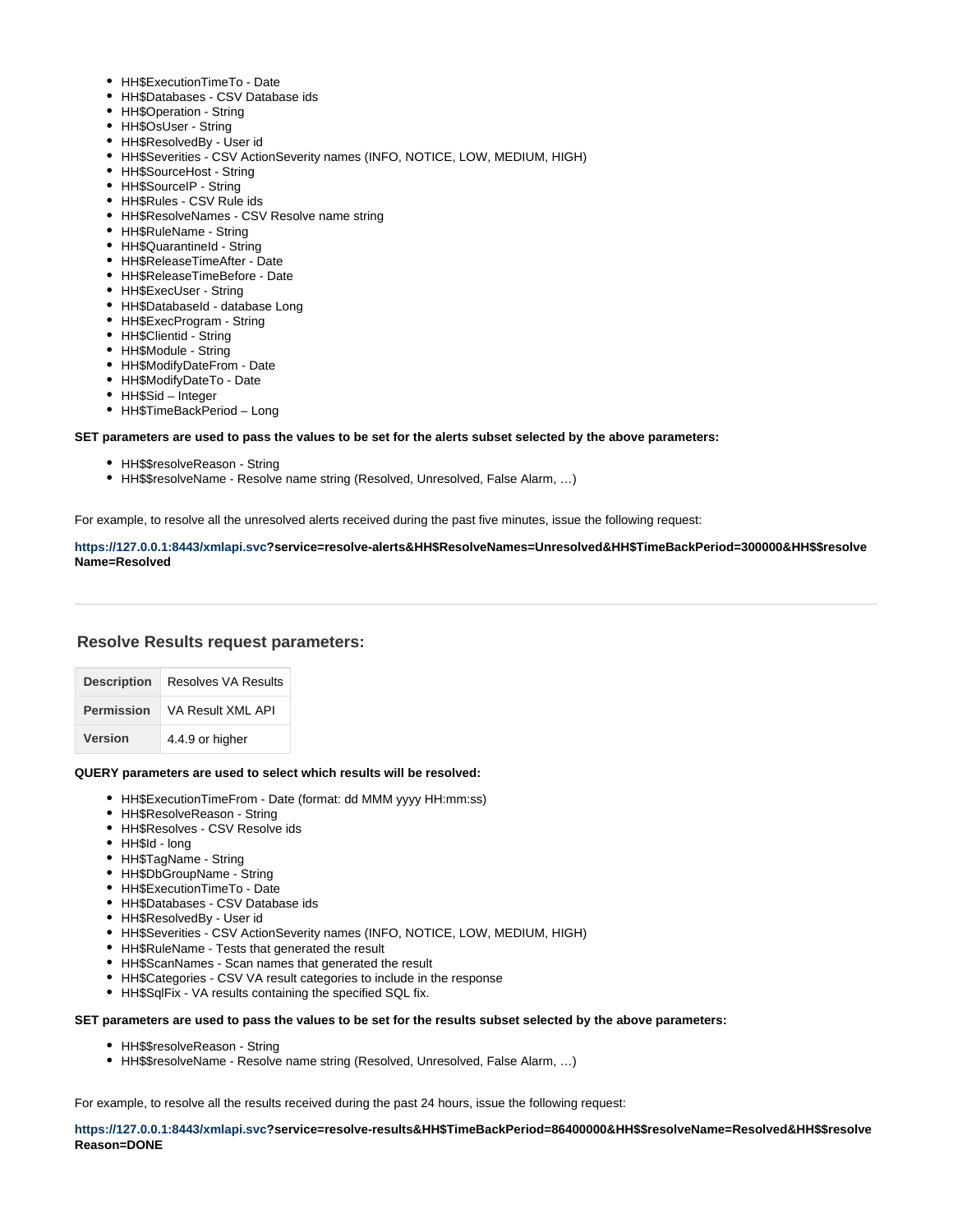## <span id="page-11-0"></span>**Sensor Restart request parameters:**

| <b>Description</b> | Restarts a sensor      |
|--------------------|------------------------|
| <b>Permission</b>  | Sensor Restart XML API |
| <b>Version</b>     | 4.4.9-P1 or higher     |

HH\$Id – csv list of longs

For example, to restart sensors 10100000 and 1020000, issue the following request:

## **[https://127.0.0.1:8443/xmlapi.svc?service=sensor-restart&HH\\$Id=10100000,10200000](https://127.0.0.1:8443/xmlapi.svc?service=sensor-restart&HH$Id=10100000,10200000)**

## <span id="page-11-1"></span>**Rules request parameters:**

| <b>Description</b> | Manage custom rules (add/update/delete) or list rules |  |
|--------------------|-------------------------------------------------------|--|
| <b>Permission</b>  | Object XML API                                        |  |
| <b>Version</b>     | list - 4.4.9 or higher                                |  |
|                    | add, update, delete - 4.6.3 or higher                 |  |

#### **Parameters**:

- HH\$Id Id of the selected rule. Valid for the operations; list, update, delete
- HH\$Name select a rule by name or give the rule a name during add action
- HH\$NewName the new rule name when updating the rule. Valid only for the update operation. Optional but cannot be empty.
- HH\$RuleType filter rules by type: custom/predefined, default=custom (optional param). This parameter only applies when listing rule(s). • HH\$Operation - the operation to perform: list, add, delete, update. Default=list. All rule types (custom, predefined) can be listed, but only custom rules can be managed.
- HH\$Expression the rule expression that is sent to the sensor
- HH\$Exceptions list of exception expressions separated by a logical operator that can be either '\$OR\$' (OR operator) or '\$AND\$' (AND operator). An example of three expressions:

object = '888-888' OR action CONTAINS '8888' \$OR\$ cmdtype NOT IN ('update') \$AND\$ client\_ip = 1.2.3.4 AND client\_host\_name LIKE 'host'

- HH\$InstallOnDBs Install this rule on a list of databases by Id
- HH\$InstallOnDBGroups Install this rule on a list of database groups by name
- HH\$InstallOnDBsExclude Exclude installation of this rule on a list of databases by Id
- HH\$Tags a list of tags
- HH\$Comment the comment field
- $\bullet$  HH\$Enable enable rule: true/false, default = true
- HH\$RuleAction the action to perform when a rule is matched. The format of this parameter is JSON-like as follows:

```
{
  allow_rule : {
   global_allow,
  }
| 
  send_alert : 
 { 
  severity: INFO|NOTICE|LOW|MEDIUM|HIGH<sup>1</sup>,
   to_archive | 
   console : {
    snmp_trap, terminate_session:{quarantine_user_for:10}
   }, 
   syslog: TRACE|DEBUG|INFO|WARN|ERROR|FATAL, 
   event_log:TRACE|DEBUG|INFO|WARN|ERROR|FATAL,
   log_file: TRACE|DEBUG|INFO|WARN|ERROR|FATAL,
   email:
```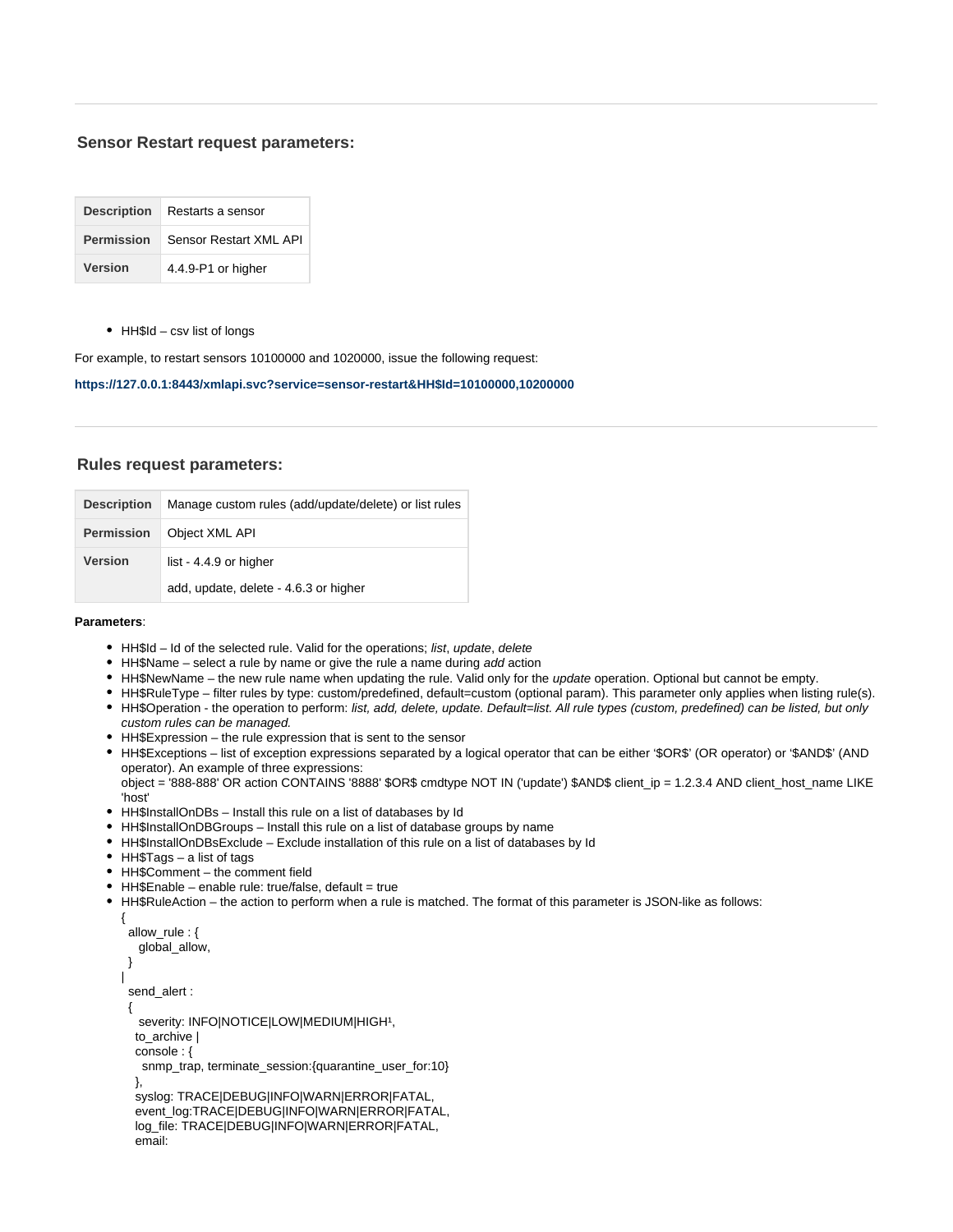```
 {
   severity: INFO|NOTICE|LOW|MEDIUM|HIGH,
  addresses: "list_of_email_addresses"²
 },
```

```
 stop_processing_rules
 }
}
```
- HH\$EditRoles the roles that are granted edit permission for this rule
- HH\$AdvancedOptions advanced rule options, currently contain just the Monitoring Source. The format is JSON-like, for example: {monitoring\_source:AUTO}
- The valid values for monitoring\_source are: AUTO, ALL, MEMORY, NETWORK
- HH\$AdvActionScript action script
- HH\$AdvSensitiveRegex Mask sensitive data regular expression
- HH\$AdvLimitAlertsSec Limit alerts per second, value can be one of 1,5,10,100,1000 or -1 which mean Unlimited. Default is 1000.
- HH\$AdvLimitAlertsSession Limit alerts per session, value can be one of 1,5,10,100,1000 or -1 which mean Unlimited. Default is -1.
- HH\$AdvMinRowsForAlert Minimum rows for alert
- HH\$AdvApplyActionsRuleTrigger A list of 2 numbers: N,S that means: apply actions when rule triggers N times in S seconds.
- HH\$AdvAutoResolve Automatically resolve to one of the values: FalseAlarm, Resolved
- HH\$AdvIgnoreSigned true or false, default is false.

¹ Action Severities (INFO,NOTICE,LOW,MEDIUM,HIGH) and Log Levels (TRACE,DEBUG,INFO,WARN,ERROR,FATAL) **should be in upper case**.

² **list\_of\_email\_addresses** is a list of email addresses separated by a semicolon. The entire list should enclosed by double quotes.

| <b>Examples</b> |                                                                         |
|-----------------|-------------------------------------------------------------------------|
| list            | List all custom rules:                                                  |
|                 | https://127.0.0.1:8443/xmlapi.svc?service=rules&HH\$RuleType=custom     |
|                 | List all predefined rules:                                              |
|                 | https://127.0.0.1:8443/xmlapi.svc?service=rules&HH\$RuleType=predefined |
|                 | Get specific rule with id=210:                                          |
|                 | https://127.0.0.1:8443/xmlapi.svc?service=rules&HH\$Id=210              |
|                 | Get specific rule with name=MyRule:                                     |
|                 | https://127.0.0.1:8443/xmlapi.svc?service=rules&HH\$Name=MyRule         |
|                 |                                                                         |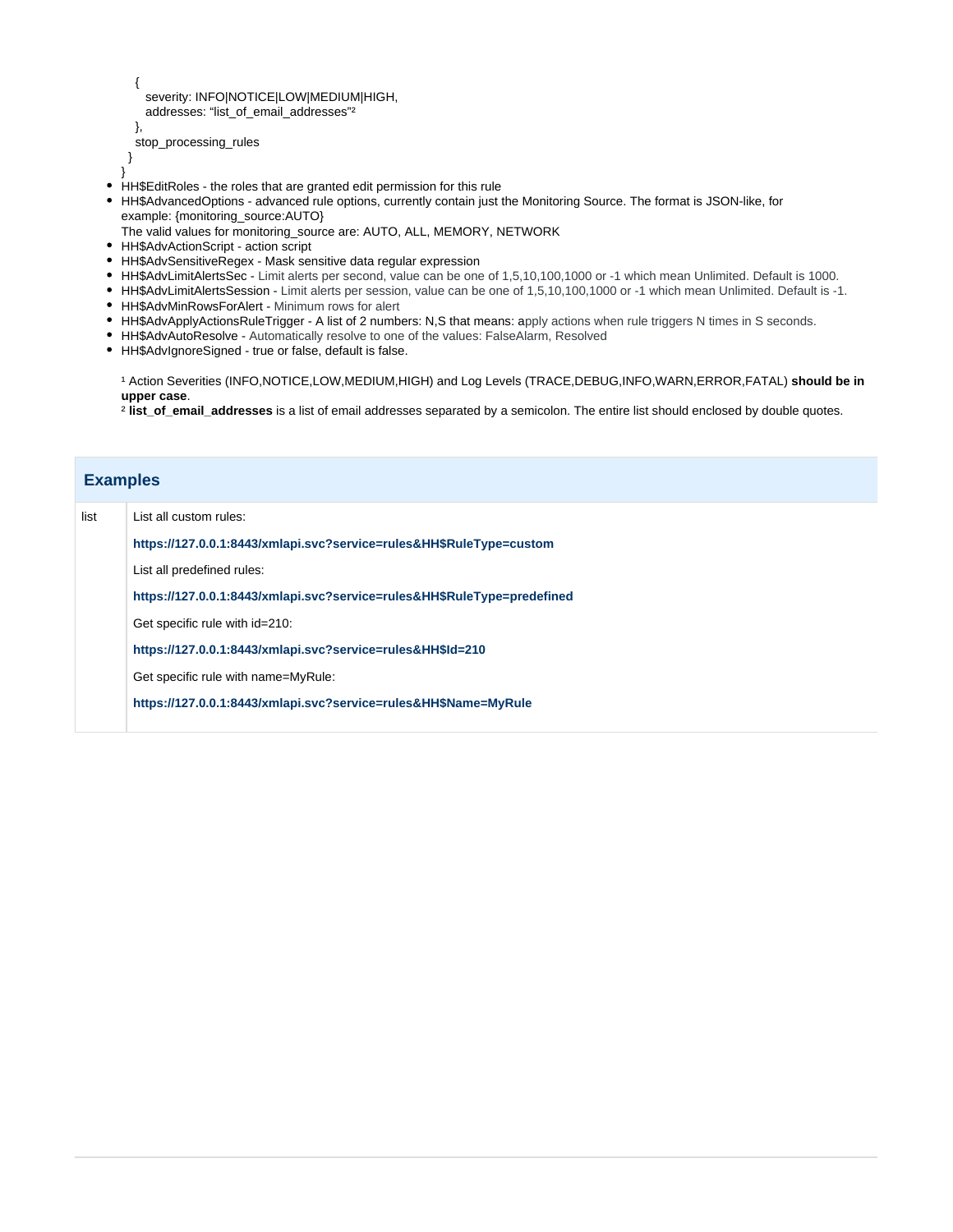## add Add a new rule with:

- Name: big-rule
- Expression: statement contains 'credit'
- Rule Action: {send\_alert: {severity: MEDIUM, console: {}}}
- Exception list: cmdtype NOT IN ('update') \$AND\$ client\_ip = 1.2.3.4 AND client\_host\_name LIKE 'host'
- Install On Db Groups: All DBMSs
- Install On DBs: 10500000
- Exclude DBs: 10300000,10301000
- Tags: t1,t3,t5
- Comment: this is just a comment
- Roles: Read\_Only
- Advanced Options: {monitoring\_source:AUTO}
- Action script: select \* from dual
- Mask sensitive data regex: (\d\d\d\d\d)+
- Limit alerts per second: 100
- Limit alerts per session: Unlimited
- $\bullet$  Minimum rows for alert: 666
- Apply actions when rule triggers 9 times in 2 seconds.
- Auto resolve: False Alarm
- Ignore Signed: true

For sake of simplicity, we'll list the parameters and their values in the list form. Parameters needs to be [urlencoded](http://www.urlencoder.org).

|        | HH\$Operation=add                                                                                          |
|--------|------------------------------------------------------------------------------------------------------------|
|        | HH\$Name=big-rule                                                                                          |
|        | HH\$Expression=statement%20contains%20%27credit%27                                                         |
|        | HH\$RuleAction=%7Bsend_alert%3A%20%7Bseverity%3A%20MEDIUM%2C%20console%3A%20%7B%7D%7D%7D                   |
|        | HH\$Exceptions=cmdtype%20NOT%20IN%20(%27update%27)%20%24AND%24%20client_ip%20%3D%201.2.3.4%20AND%20client_ |
|        | HH\$InstallOnDBGroups=All%20DBMSs                                                                          |
|        | HH\$InstallOnDBs=10500000                                                                                  |
|        | HH\$InstallOnDBsExclude=10300000,10301000                                                                  |
|        | HH\$Tags=t1,t3,t5                                                                                          |
|        | HH\$Comment=this%20is%20just%20a%20comment                                                                 |
|        | HH\$EditRoles=Read_Only                                                                                    |
|        | HH\$AdvancedOptions=%7Bmonitoring_source%3AAUTO%7D                                                         |
|        | HH\$AdvActionScript=select%20%2A%20from%20dual                                                             |
|        | HH\$AdvSensitiveRegex=%28%5Cd%5Cd%5Cd%5Cd%5Cd%29%2B                                                        |
|        | HH\$AdvLimitAlertsSec=10                                                                                   |
|        | HH\$AdvLimitAlertsSession=-1                                                                               |
|        | HH\$AdvMinRowsForAlert=666                                                                                 |
|        | HH\$AdvApplyActionsRuleTrigger=9,2                                                                         |
|        | HH\$AdvAutoResolve=FalseAlarm                                                                              |
|        | HH\$AdvIgnoreSigned=true                                                                                   |
| delete | Delete the rule with the name: big-rule                                                                    |
|        | https://localhost:8443/xmlapi.svc?service=rules&HH\$Operation=delete&HH\$Name=big-rule                     |